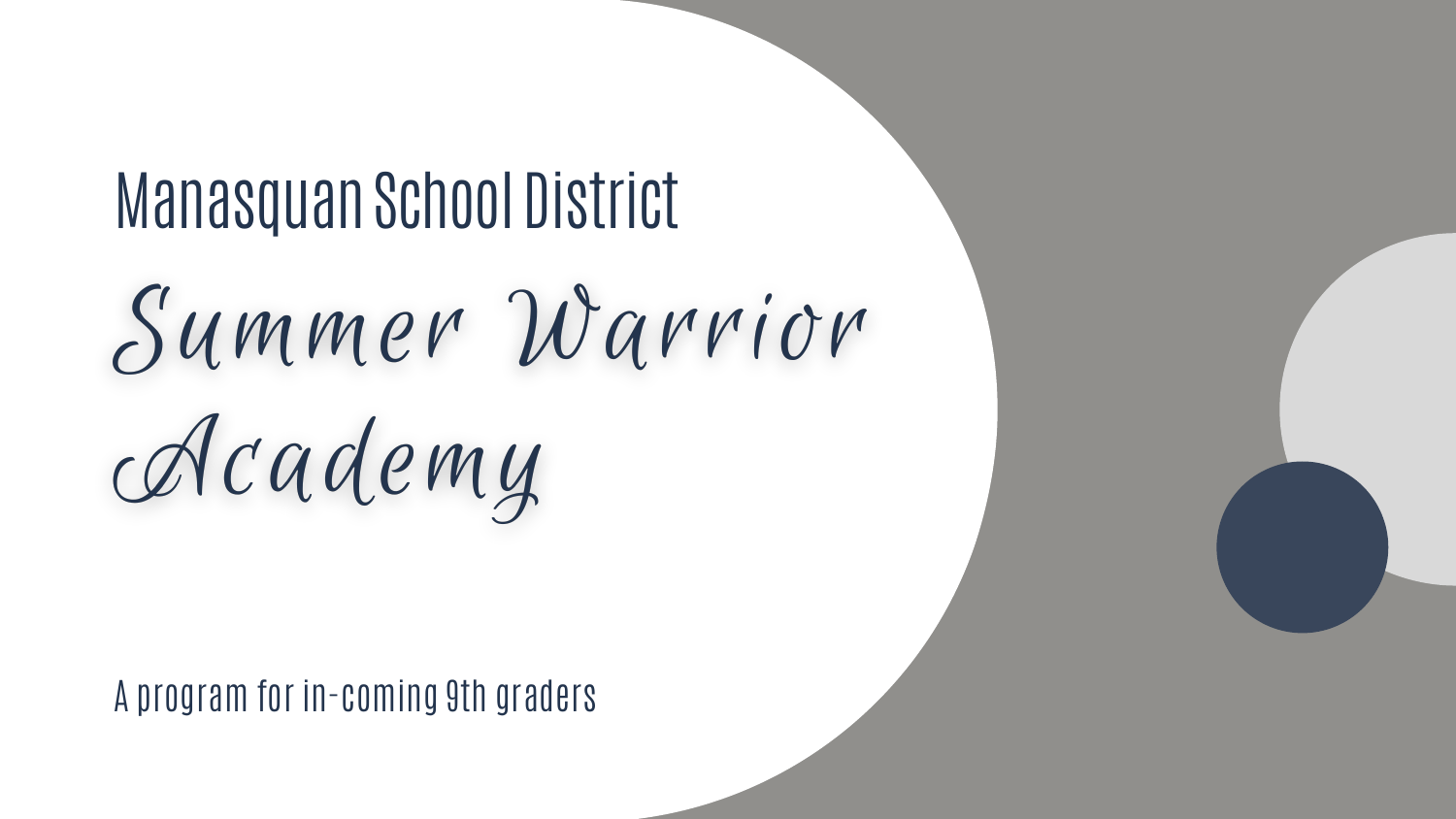The Summer Warrior Academy is designed for in-coming 9th grade students to share an enriching, dynamic classroom experience with our Manasquan High School teachers as they prepare for the exciting transition into high school. Students will challenge themselves with subject-based projects and activities, all while interacting with the MHS staff and experiencing the Manasquan Warrior experience for the first time. Enrichment classes in English, Math and Science will also focus on study skills and specific techniques and tips for students to be successful as they enter their freshman year in September. Students will also have the opportunity to tour the high school and meet Principal Goodall and our Guidance Counselors.

## Summer Warrior Academy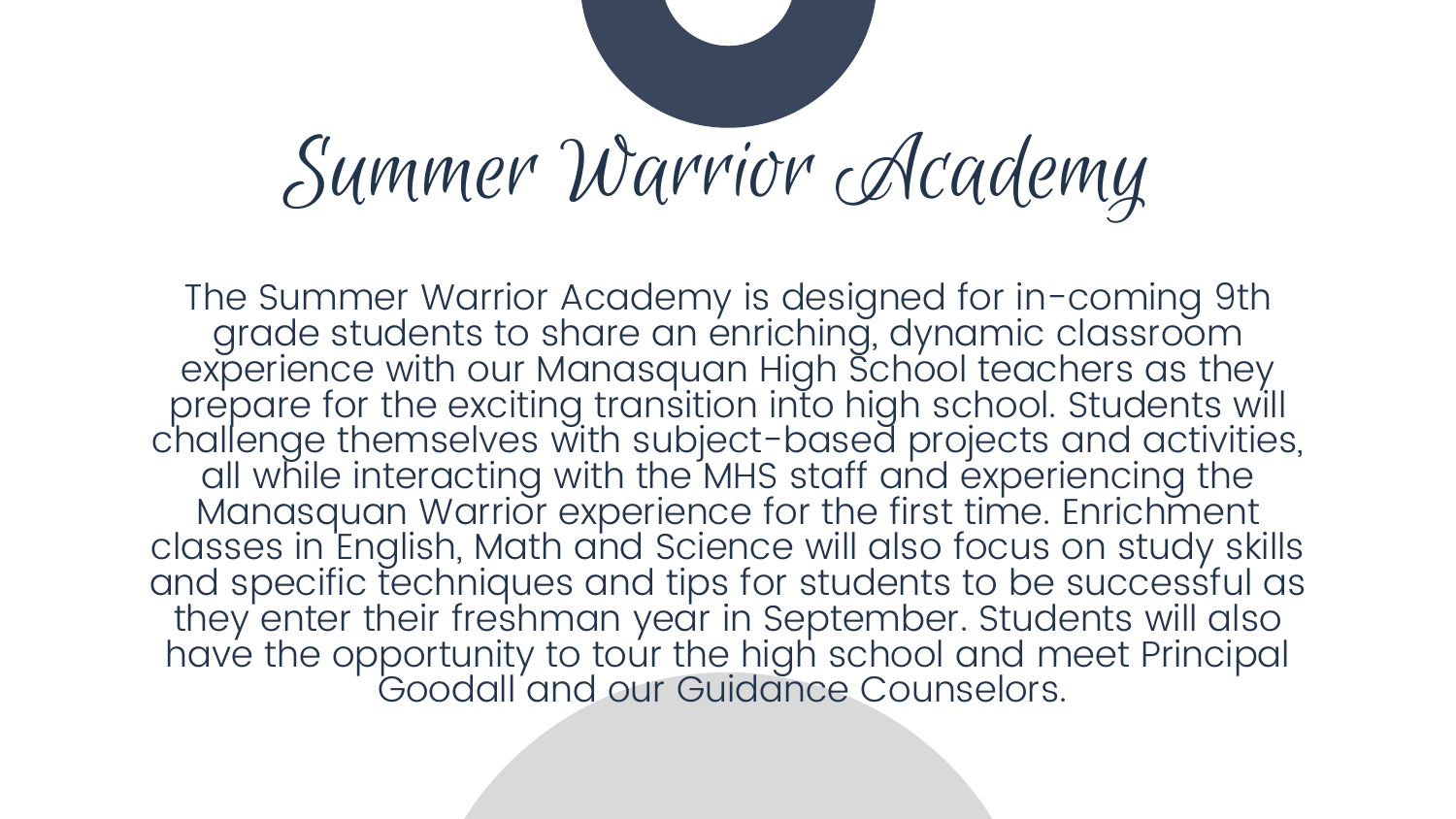$3nq$ lish

Students will participate in dynamic reading and writing activities with our 9th grade English teachers. Activities will include reading circles, creative/analytic writing and rich, literature-based classroom discussions. Teachers will also provide direction and key tips on study skills and strategies so as to prepare students for the transition to the high school English class experience.

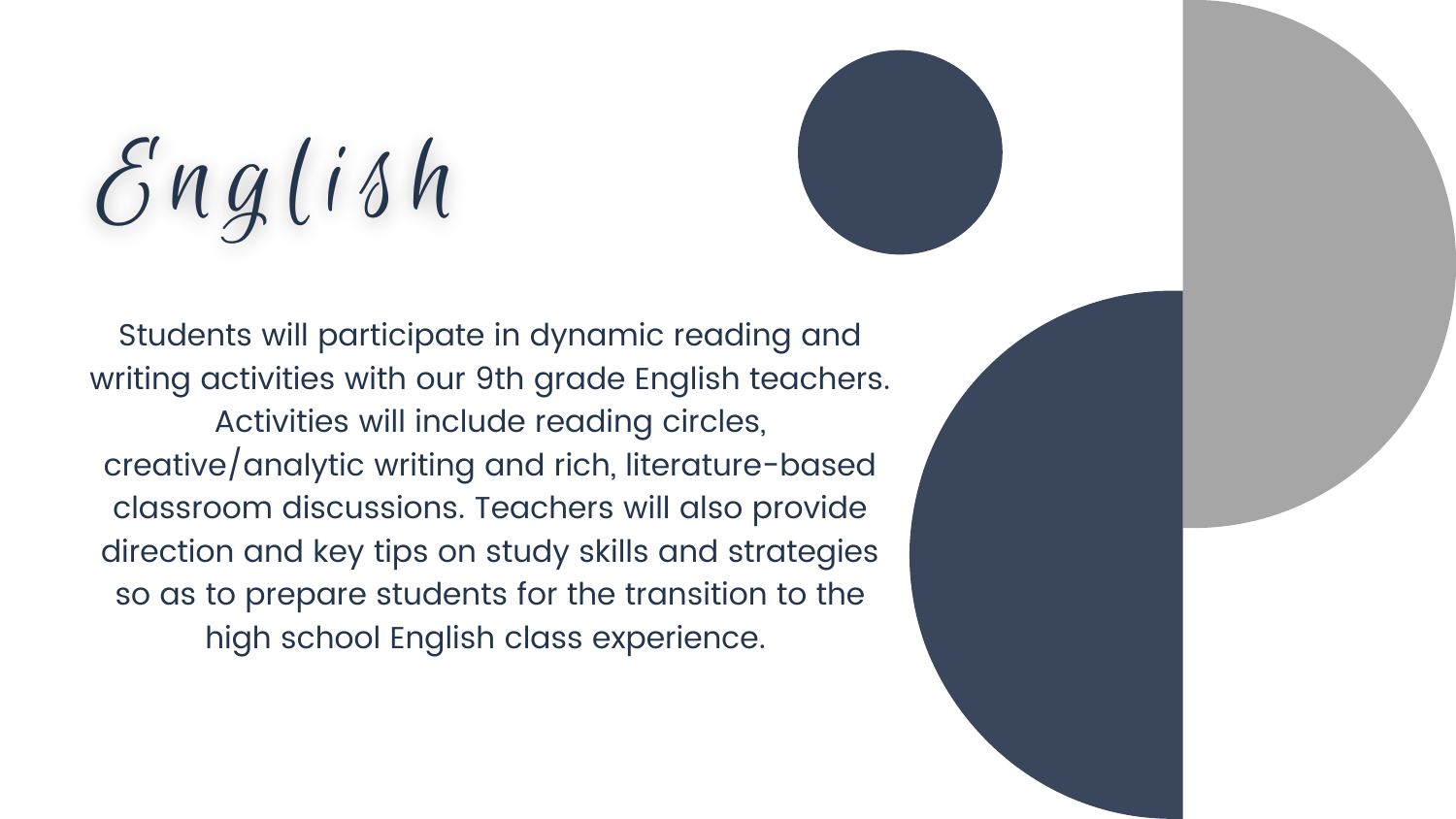## Algebra

This program will focus on the reinforcement and enrichment of core concepts and standards studied in 8th grade math with the purpose of preparing students for high school Algebra.

Incoming 9th graders will be introduced to the MHS Science Labs and will engage with teachers in a lab setting where inquiry and exploration will be the main focus. Students will be introduced to key concepts in Biology and participate in project-based, " mini-lab" activities with an MHS Biology teacher.



### Science